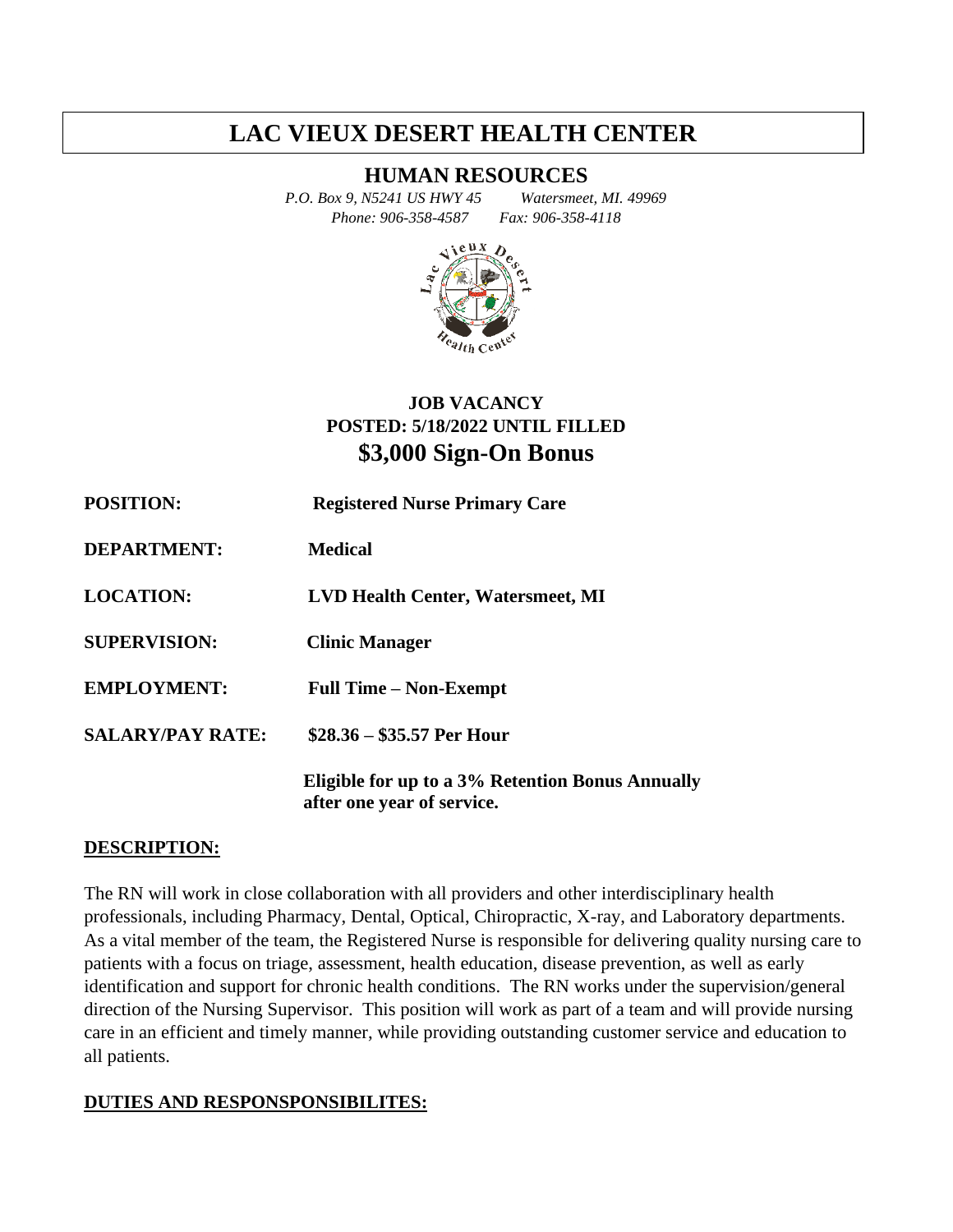- Performs general nursing care to patients of all ages within the scope of a Registered Nurse
- Greets patients and prepares them for provider exam. Screens for and documents appropriate information
- Enters lab test orders per protocol, instructs patients in collection of samples and tests , and delivers test to lab
- Prepares and sets up equipment and aids provider during treatment, examination, and testing of patients as needed
- Inserts IV's as needed, including in dental department
- Maintains timely and efficient flow of patients during the clinical day
- Notifies patients of diagnostic test results in a timely fashion, as instructed by provider
- Maintains examination rooms for necessary supplies and materials
- Ensures cleanliness of examination rooms according to OSHA standards
- Provide appropriate and accurate telephone triage advice and follow up
- Assists provider with medication orders/refills as directed
- Arranges referrals and appointments, obtaining prior authorization s as necessary
- Updates EHR with pertinent data
- Assures set up, maintenance, and daily checks of crash cart and emergency equipment is done
- Conducts pre-visit planning by reviewing and updating patients records prior to appointments to determine needed services per practice protocol, when working with primary care providers
- Other duties as assigned

# **QUALIFICATIONS:**

- Current Registered Nurse license in the state of Michigan with no restrictions or violations
- Ability to get RN license in the state of Wisconsin
- Two or more years of experience in a hospital, skilled nursing, or ambulatory care setting within the last five years.
- Current BCLS
- Previous experience with Electronic Medical Record
- Excellent Customer service skills with a patient focus
- Maintains composure under pressure and communicates clearly in stressful situations
- Demonstrates ability to take initiative and work independently
- Demonstrates ability to work within teams and within a dynamic work environment
- Demonstrates critical thinking and problem-solving skills

# **DESIRED QUALIFICATIONS:**

- General Practice Experience
- Excellent IV skills
- ACLS/ PALS certified